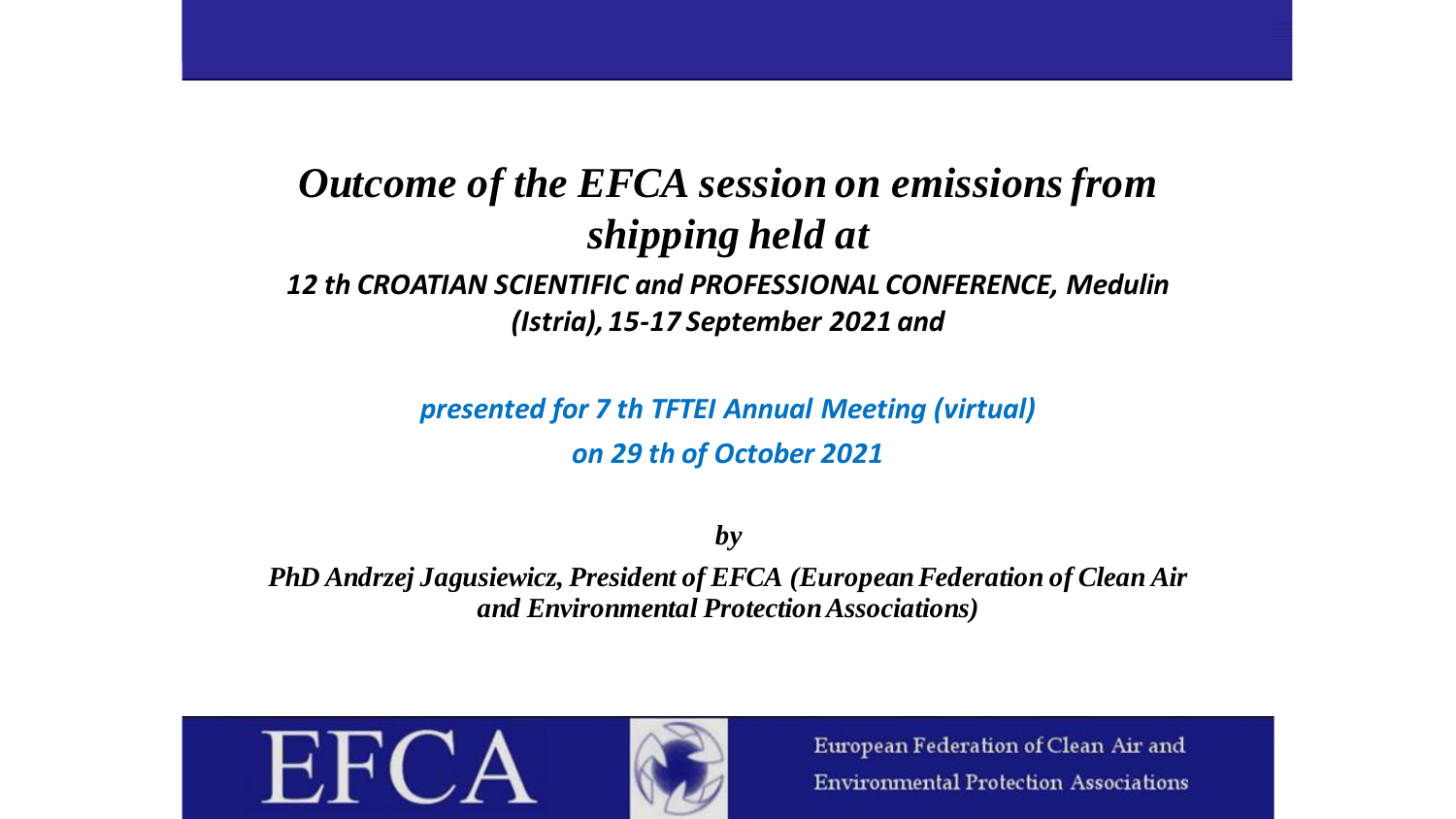### **About CAPPA, the Conference and the role of EFCA**

- CAPPA>the Croatian Air Protection Association=Member of EFCA
- Biannual conference devoted to the main challenging air pollution problems in Croatia, including monitoring and control (inspection) with international participation mainly from EFCA and IUPPA
- **EFCA session at "Air Protection 2021" devoted to shipping/ships as** an aggressive sector of UfP emissions
- Content of the session>sources of air emissions from shipping/ships and their control techniques, impact of shipping/ships on climate change and air pollution, spatial mitigation measures, importance of environmentally friendly harbour infrastructure and how to evaluate it and finally developing a policy for controlling ship emissions
- Conduct of the session>introductory presentation along the session by the President of EFCA interrupted, where appropriate in order to provide the details by the invited speakers.



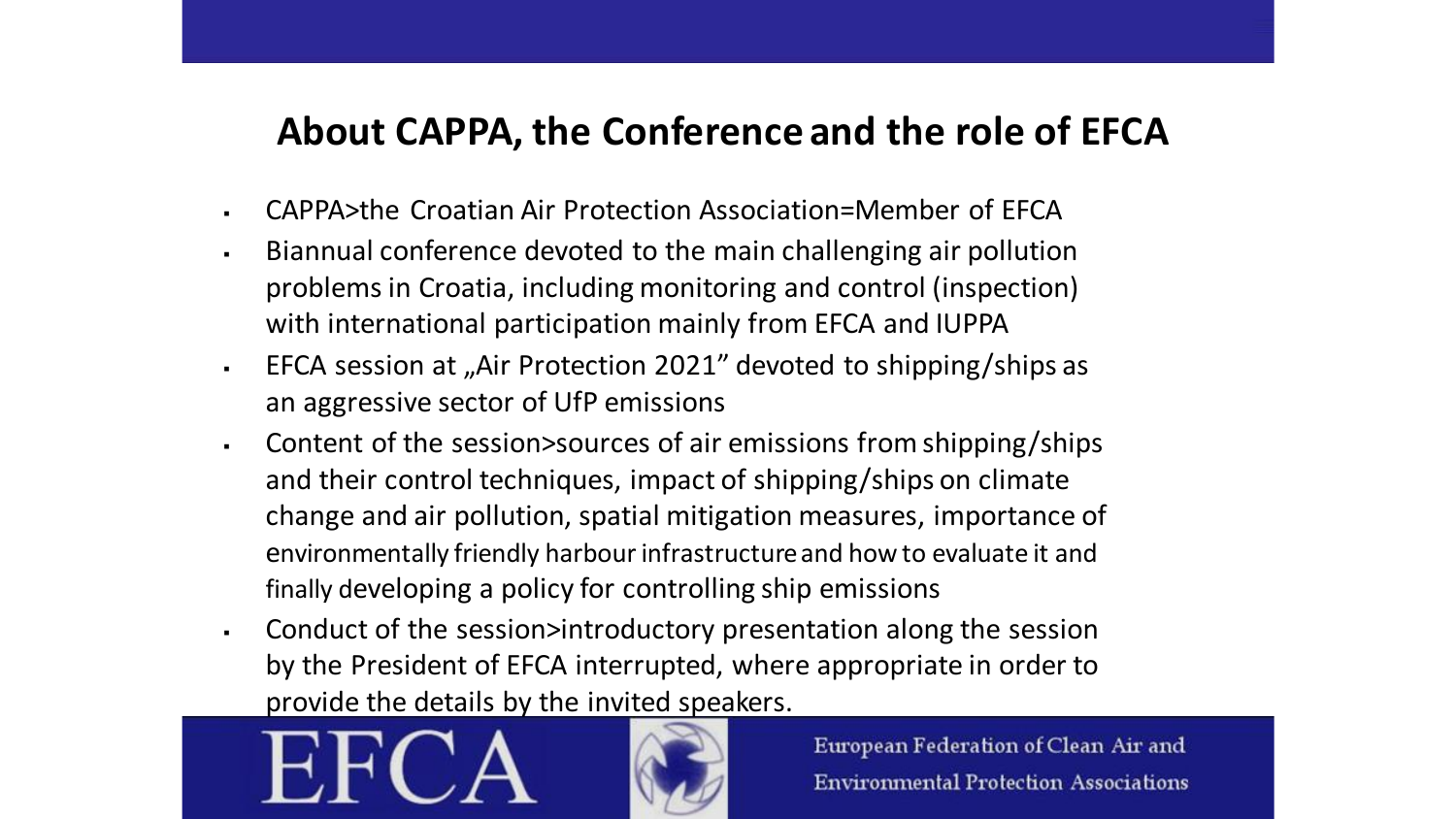# **Shipping an aggressive sector of UfP emissions(1)**

- More than 100.000 ships cruising the oceans and seas, of which 70 % are oil tankers and 13 % container ships;
- International ship transport which accounts for 80 % of global trade volume;
- The total marine fuel consumption (the diertiest types) is estimated for more than 300 Mt and grows constantly;
- Almost 4 billion tons of goods are currently transported only throughout EU harbours;
- Annual global carbon dioxide (CO2) emissions from fossil fuels and industry is now about 36 bilion metric tons, of what international shipping accounts only for 3 %;
- But the fifteen biggest mega-ships emission alone is equal to that of 760 million cars;
- 25 % of the nitrogen oxide emissions (NOx) and 9% of the sulphur oxides emissions (SOx) come globally fromshipping>the precursors of UfPs;
- PM annual emissions fromships is around 2 milion metric tons.



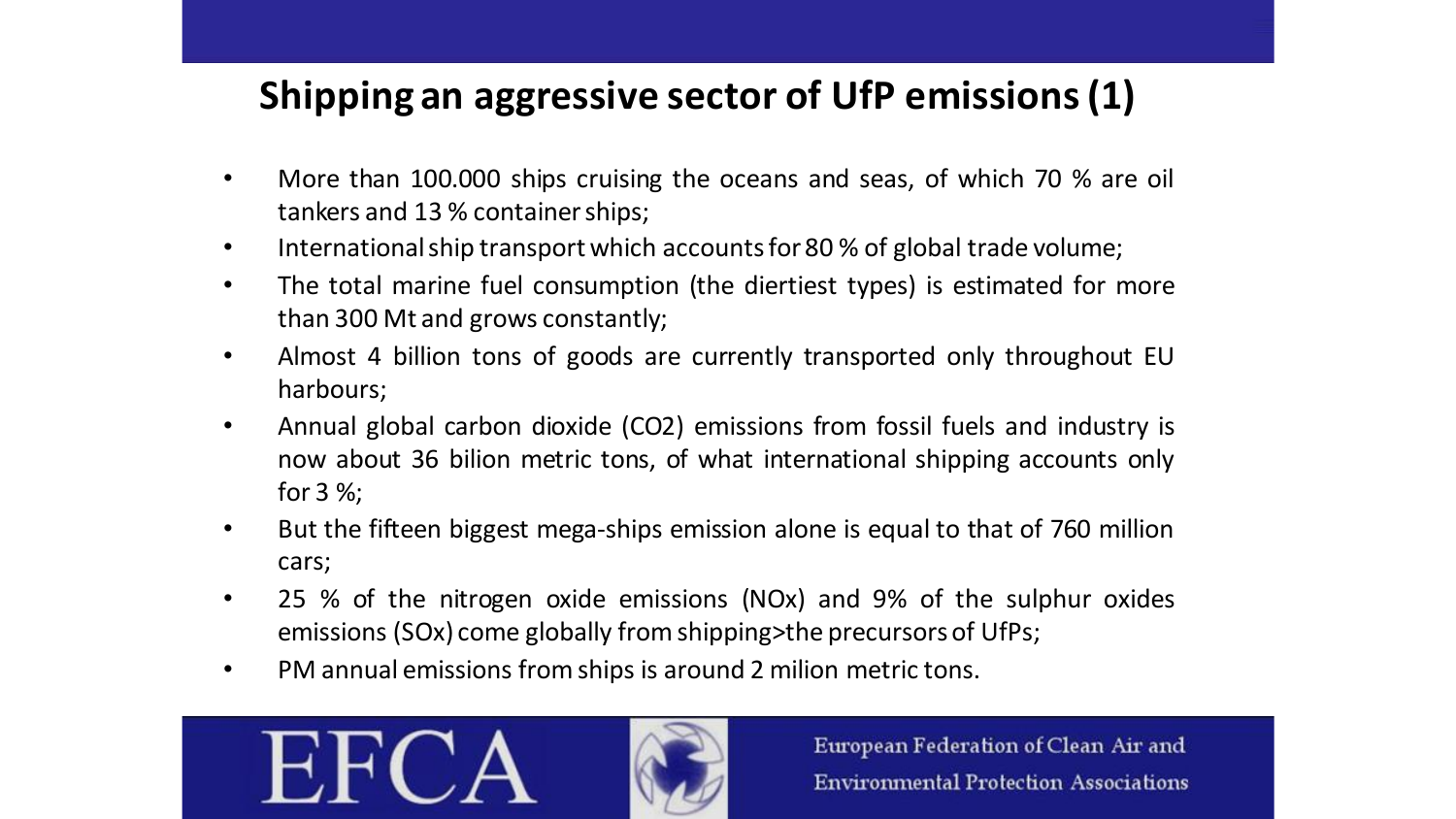# **Shipping an aggressive sector of UfP emissions(2)**

- SOx emissions from ships are already twice higher than that from all onroad vehicles when NOx and PM ship emissions account for roughly half;
- But due to continued progress in reducing land-based emissions from stationary and mobile sources, the share of pollution caused by maritime vessels is expected to rise considerably in the coming future ;
- 85% of all ship pollution is in the northern hemisphere, the geographical area of UNECE and its Air Convention;
- According to IMO between 70-80 % of maritime emissions occur along heavily frequented trading routes connecting ports and are less than 400 km from the land;
- In general most ships spend only 20 % of the time at sea and far from land, while during 80 % of the time they are harboured (55 %) or close to the coast (25%);
- Thus local, regional and global impact of shipping/ships on air quality.



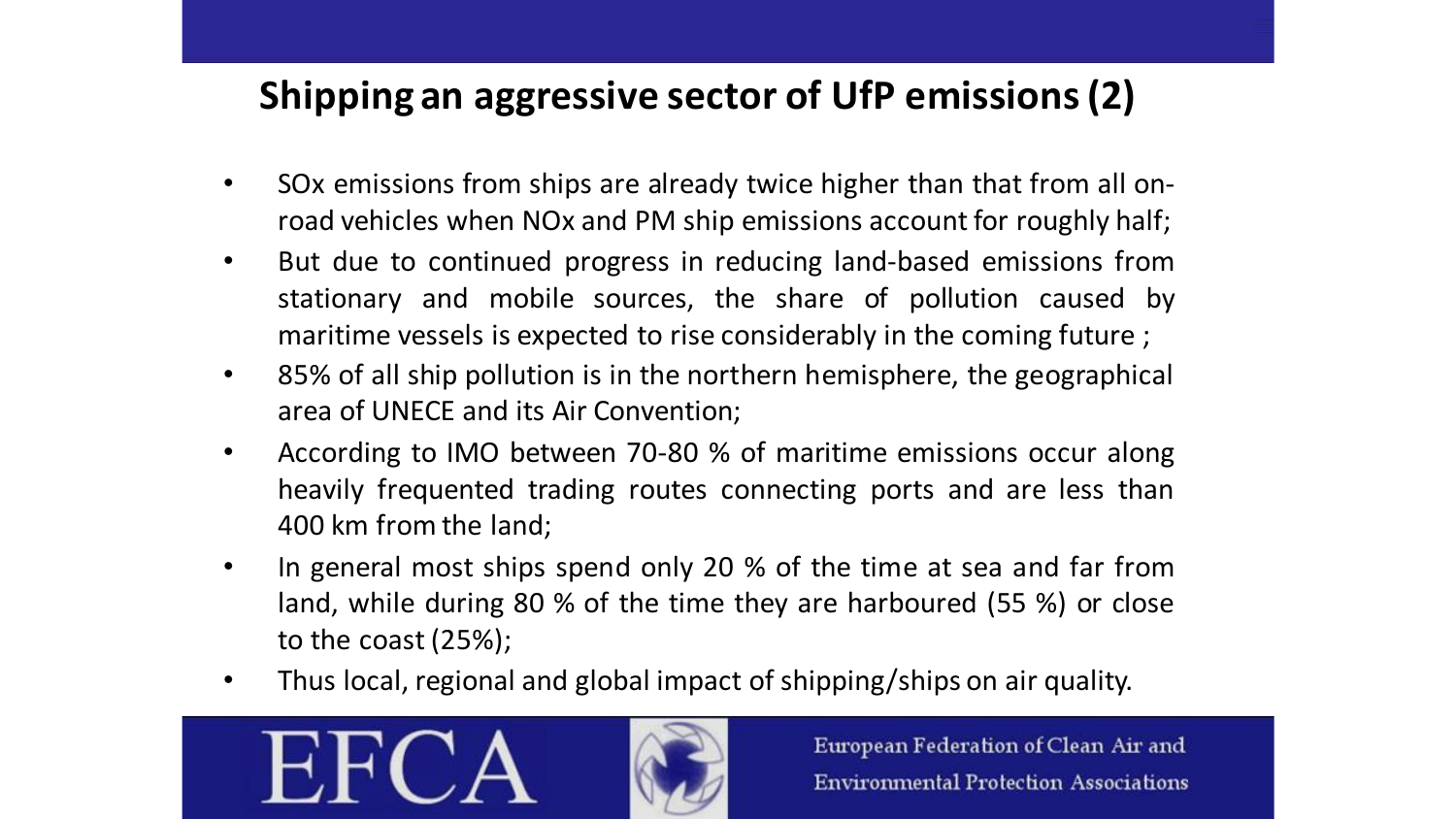### **Presentations at the EFCA session**

- Nadine Allemand, Gregoire Bongrand (France): *Maritime shipping emissions, redction techniques and their cost*
- Ana Alebic-Juretc (Croatia): *Characterisation of maritime impact on air quality in the port cities of Rijeka and Venice*
- Zdenko Franic (Croatia): *System of monitoring, reporting and verificationof CO2 emissions in maritime transport*
- Matja Siroka and all: *Port environmental index*
- Sari Repka and Maximilian Posch and all: *Assesssing the cost and envieronmental benefits of IMO regulations of ship-originated Sox and NOx emissins in the Baltic Sea*
- *Panel discussion on policy development and during the session*
- *Introductory report by the Chairman fragmented according to the topic and concluded accordingly.*



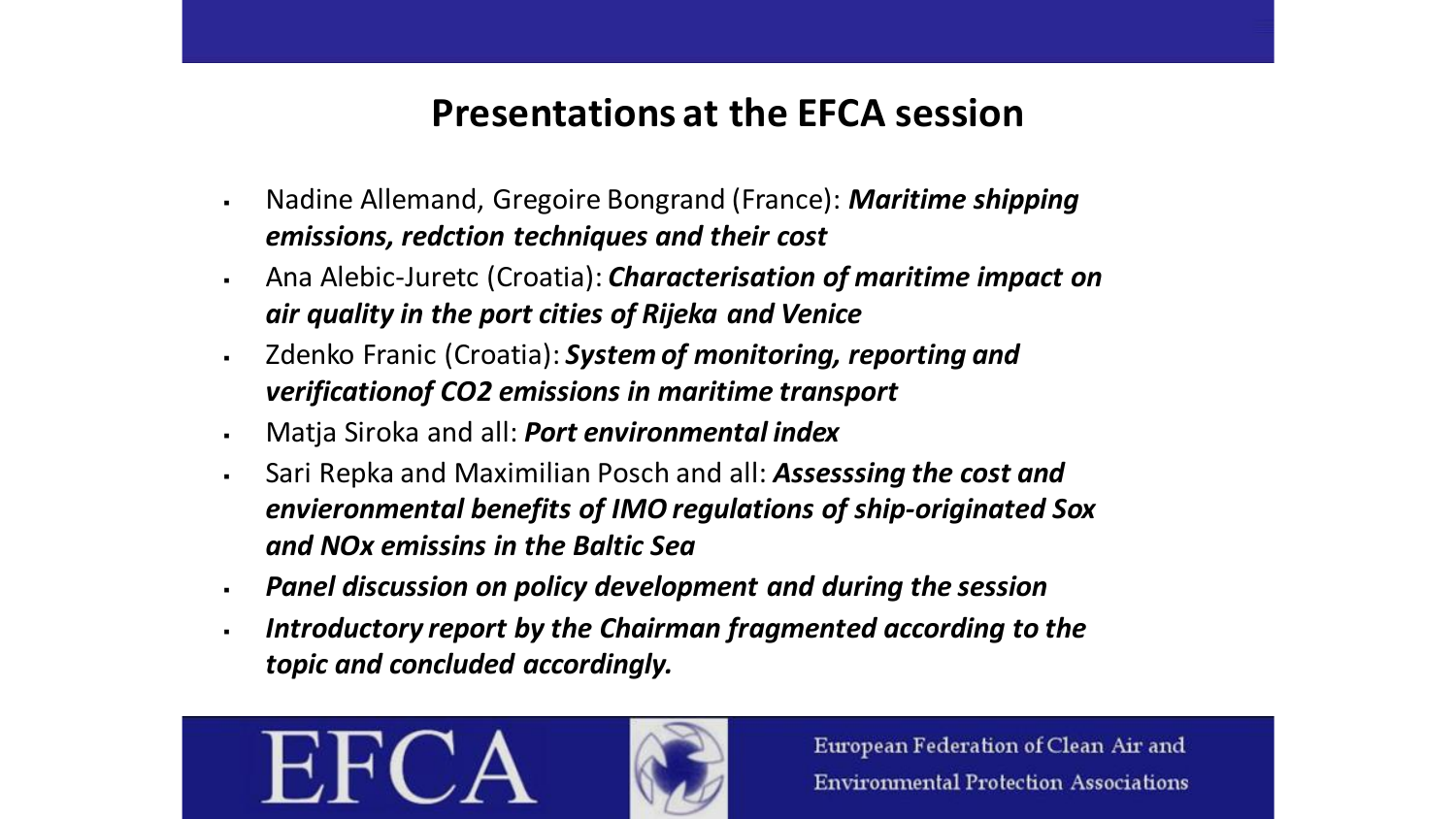## **Some conclusionsfrom the presentations(1)**

- The ship emissions of  $SO_2$ , NO<sub>x</sub>, VOC, PM<sub>10</sub>, PM<sub>2.5</sub> and BC (PAH) at global level is constantly rising, except in so called "Emission Control Areas";
- 85% of all ship pollution is in the northern hemisphere, the geographical area of UNECE and its Air Convention;
- In general most ships spend only 20 % of the time at sea and far from land, while during 80 % of the time they are harboured (55 %) or close to the coast (25%);
- Its impact is primarily on port areas due to high operating temperatures and pressures when manuevering (higher fuel consumption) and increase that coming directly from the port infrastructure as such;
- A part exhaust pollution, fugitive emissions from shipping is quite important related to loading and unloading activities of bulk liquid cargoes and include mainly emissions of VOC;
- Because the ship and port infrastructure emissions, remain so far poorly regulated, these sources are among the world's most polluting combustion sources per ton of fuel consumed.



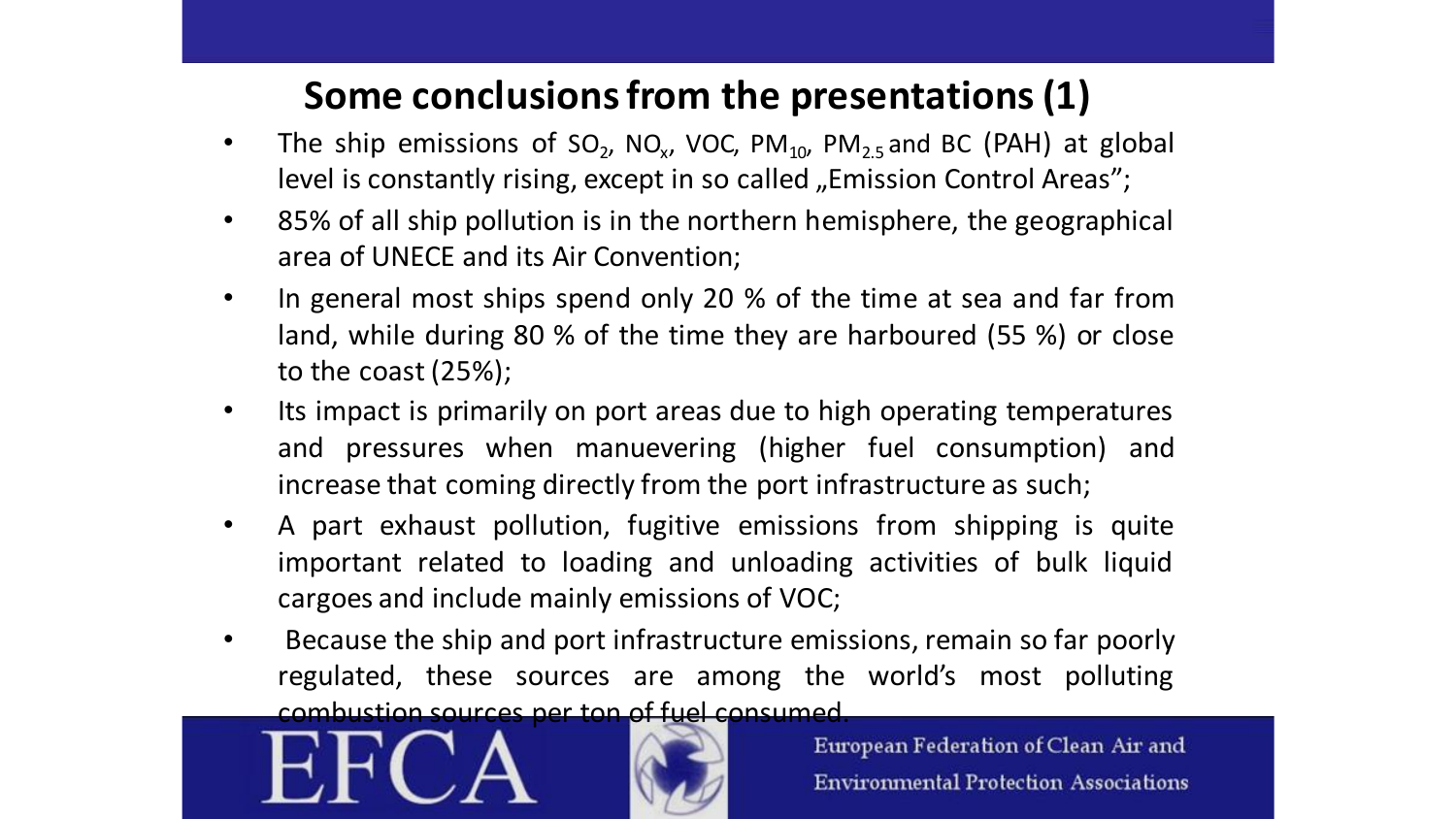# **Some conclusionsfrom the presentations(2)**

- On sea S deposition is the greatest along the shipping lines because SO2 is highly water soluble, especially in alkaline sea water why on land, the largest contribution from shipping to the total S deposition is along the coasts, where some SO2 has already been oxidized and the deposition consists also of secondary pollutants (sulphates);
- Most of the emitted NO2 first undergo oxidation in the atmosphere before it is deposited, primarily as particulate nitrate, which are less soluble than sulphates in water or rain droplets causing the highest deposition of oxidised N along the coasts;
- SECA and NECA are very effective measures to lower ecosystem impacts from shipping and can be subject to monetary valuation, but effects on eutrophication will come around 2040 only;
- Monitoring, reporting and verification system (MRV) for CO2 (ETS for ships in 2022), already in place can be extended on classic air pollutants;
- Port environmental index (air, water, waste and noise) is a useful tool to green its activities (electrification, LNG infrastructure and hydrogen)



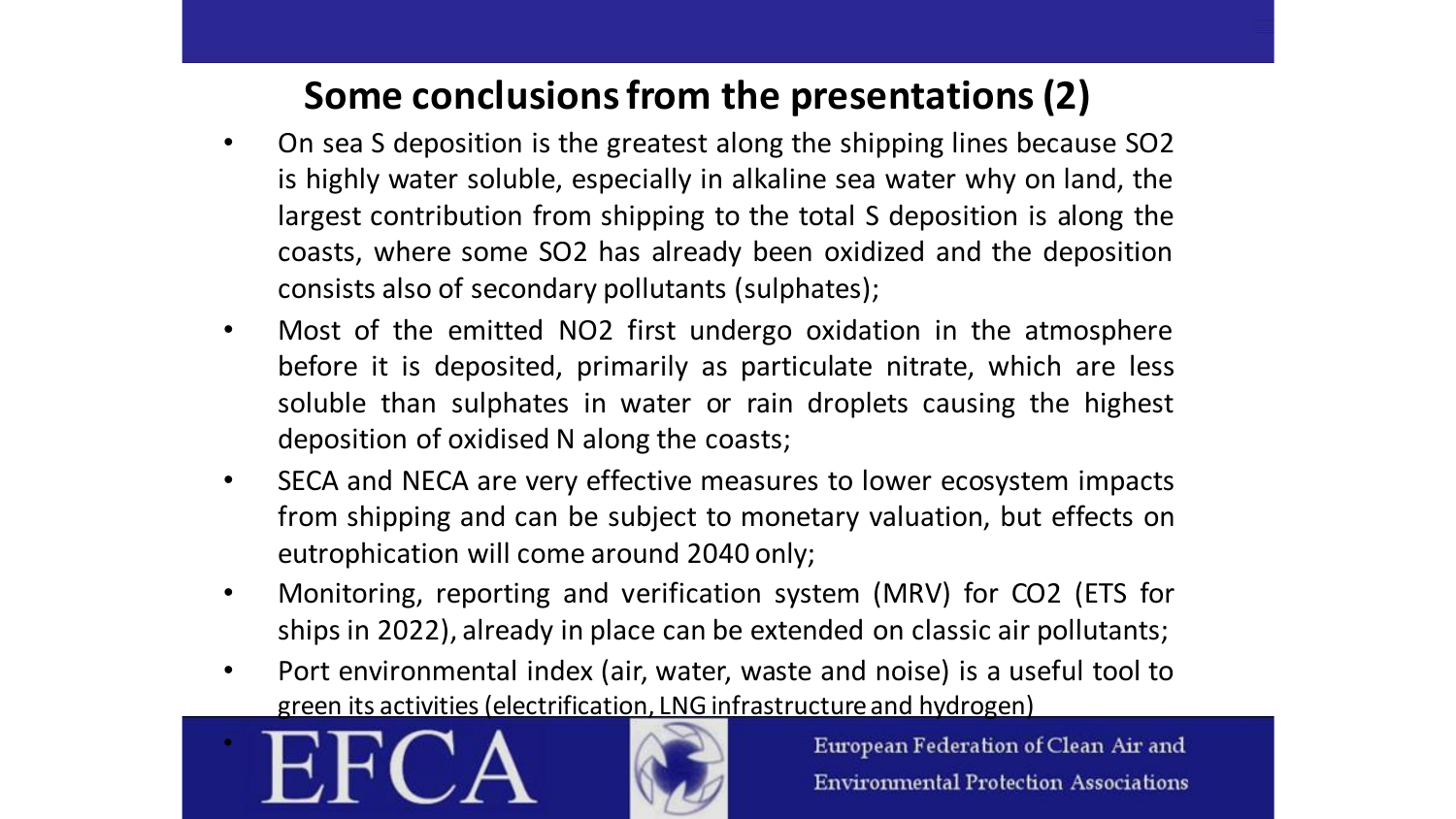## **Developing a policy for controlling ship emissions**

- The ongoing revision of the Amended Gothenburg Protocol (AGP) under the Air Convention offers a perfect occasion to prepare an annex on control techniques for ship emissions (85 % of ship pollution in UNECE area);
- Draft TFTEI informal technical document as of November 2020 prepared by CITEPA can be seen as important step in the proces and pave the way to extend AGP on ships;
- . Statement to manage UfPs with the revised WHO Air Quality Guidelines, may include ship-oriented measures but the related input is still needed;
- . Shipping is a global business then IMO/MARPOL Convention and its Annex VI should be used as much as possible to establish SECA and NECA;
- **EXECT** But the initiatives to do so must come pimarily from the Governing Bodies of the regional sea conventions (the Helsinki Convention (HELCOM) for the Baltic Sea.DONE!) like the OSPAR Convention for the North Sea, the Barcelona Convention for the Medditeraenean Sea and the Danube Convention for the Black Sea.\;
- MRV systemshould be extended on classic pollutants emitted from ships.